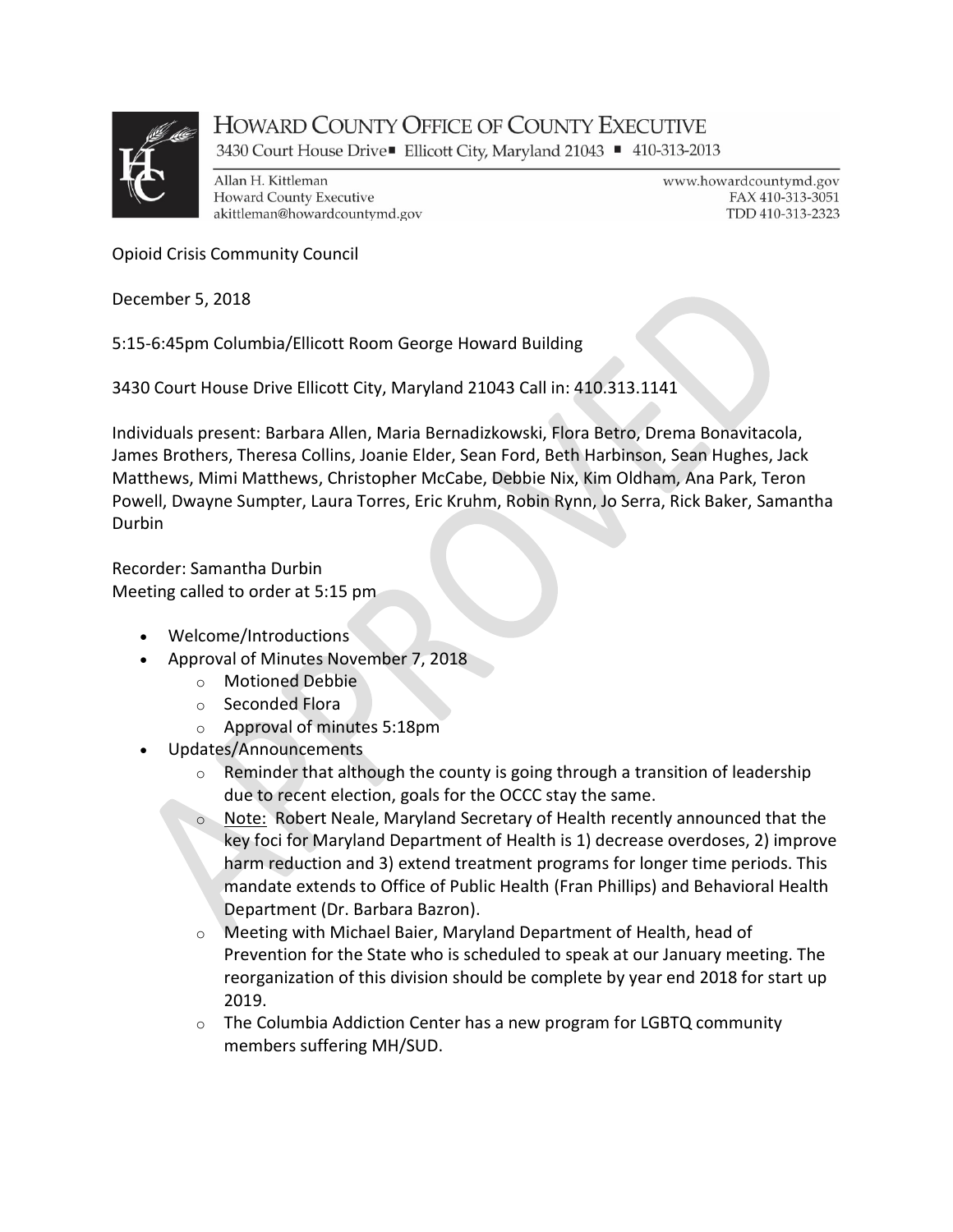- $\circ$  Kim Burton of the MD Department of Aging points out that fastest growing age group is aged 65-95 and they have least behavioral health support system (MH & SUD). There is interest in Kim coming to future meeting
- o In February Fran Troutman is providing an educational moment.
- $\circ$  Looking to have Sharon Lipford from Healthy Harford attend to share how Harford County created a crisis stabilization center.
- $\circ$  On Sunday December 9<sup>th</sup>, The Compassionate Friends is having a candle lighting for those who have lost a loved one; St. John's Episcopal Church 7pm in the Auditorium
- $\circ$  An advocacy training notice was sent out to OCCC via email; training program will be held Jan 18 in Sykesville.
- $\circ$  Theresa Collins, HCPD, provided update on overdose numbers as of 12/2 in Howard County:
	- <sup>1</sup> 172 non-fatal, up 11 percent
	- 29 fatal, down 18 percent
	- Narcan is believed to be a major contributor for this improvement.
- $\circ$  James Brothers, HCFRS, reported on the Leave Behind Program currently in Month Five.
	- Nasal Narcan Program is distributed on every overdose call.
	- Takes 2-3 weeks to get people into treatment
	- Follow up meetings include standard household review including smoke detectors and risk of fall hazards in and around the home. This is very labor and time intensive.
- o Volunteer opportunities and peer support
- o Drema Bonavitacola reported the completion of a PSA video for the HC Health Department focusing on her family. It's on the Health Department website, and Facebook page. Everyone is encouraged to share on their communication platforms.
- Council Educational Moments None
- Committee Progress Reports & Discussion
	- o Sean Hughes-Communications:
		- Working on figuring out how to keep messaging short and simple
		- **People should know where to go for help**
		- What percent of people even know about this topic (MH/SUD)?
		- How do we get people to come to the website?
		- Keep messages targeted
		- JIS Committee Continued collaboration with JIS as a targeted means to get messaging out from OCCC as well as potential funding for OCCC projects.
		- Health, Hope, Howard website should be included in all communication efforts – much work went into creating this site.
		- **Funding identified in JIS meetings** 
			- Display items there is some funding through the HC Health Department for banners, pop up displays for use at OCCC events.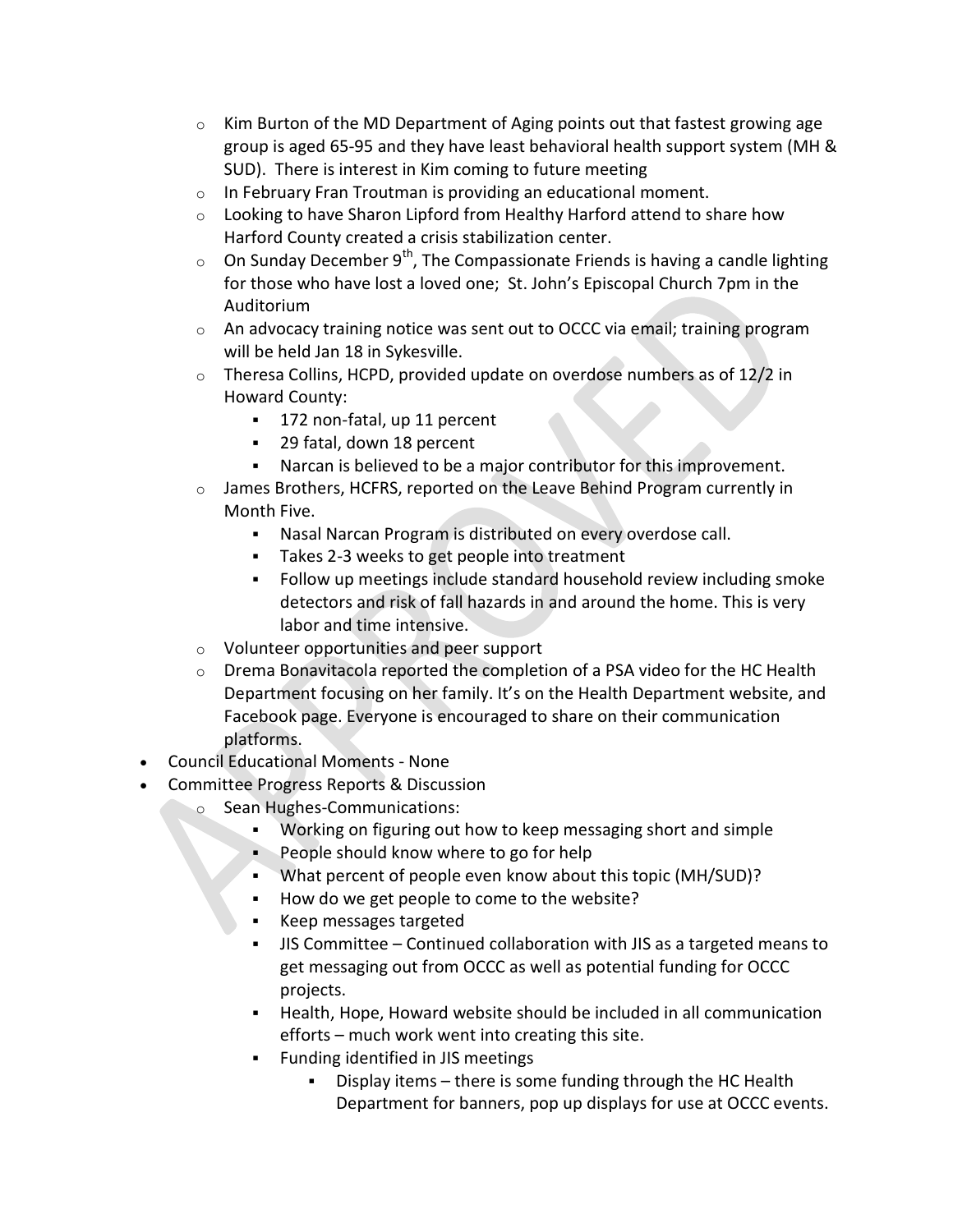- What should come out from JIS committee vs council = still a work in progress.
- BeforeItsTooLate, State website, is working hard to keep info up to date.
- Discussion on how to get people to come out to events
	- Encourage more collaboration with multiple groups/ organizations such as Chamber of Commerce, Rotary, ROSC members, etc.
	- Having signature events such as ROSC with annual ball game, IOAD and Recovery Walk.
- Discussion on possibly creating a speaker's bureau often OCCC committees are looking to create events while at the same time other organizations including churches are reaching out seeking qualified speakers. The resources within the OCCC can be an excellent source.
- o Flora Betro Business Community Engagement
	- Reached out to Howard County Camber resulting in OCCC doing a panel for the Chamber luncheon on January 30th
		- Typically, at Turf Valley or Sheraton
		- **11:00 am to 1:30 pm.**
		- Flora and Barbara will introduce MC plus three people on panel
		- **Excellent opportunity for networking**
		- More details will be sent out when available.
		- It would be beneficial if people from Council would attend this luncheon.
	- If anyone knows of a business who hires people in recovery or has an inhouse program for same, let Flora know.
	- Looking for ways to bring awareness of the Council into work places.
	- We will customize any events for organizations interested a program.
	- . What is incentive for hiring people in recovery?
	- If you have suggestions for panel questions for the chamber luncheon, please send to Barbara
- o Theresa Collins Enforcement and Adjudication
	- Change in State's Attorney.
	- **13 people graduated from drug court last week**
	- Hopefully by  $1<sup>st</sup>$  of year will have a better plan
	- Reaching out to people to make network after Jan  $30<sup>th</sup>$
- o Drema Bonavitacola Prevention
	- Emphasis on volunteer programs
	- Talk with Doctor campaign
		- PSA in the building
		- **Focusing on primary care physicians**
	- **Building owners**
	- Finding out what is being done
- o Joanie Elder -Treatment/ Recovery